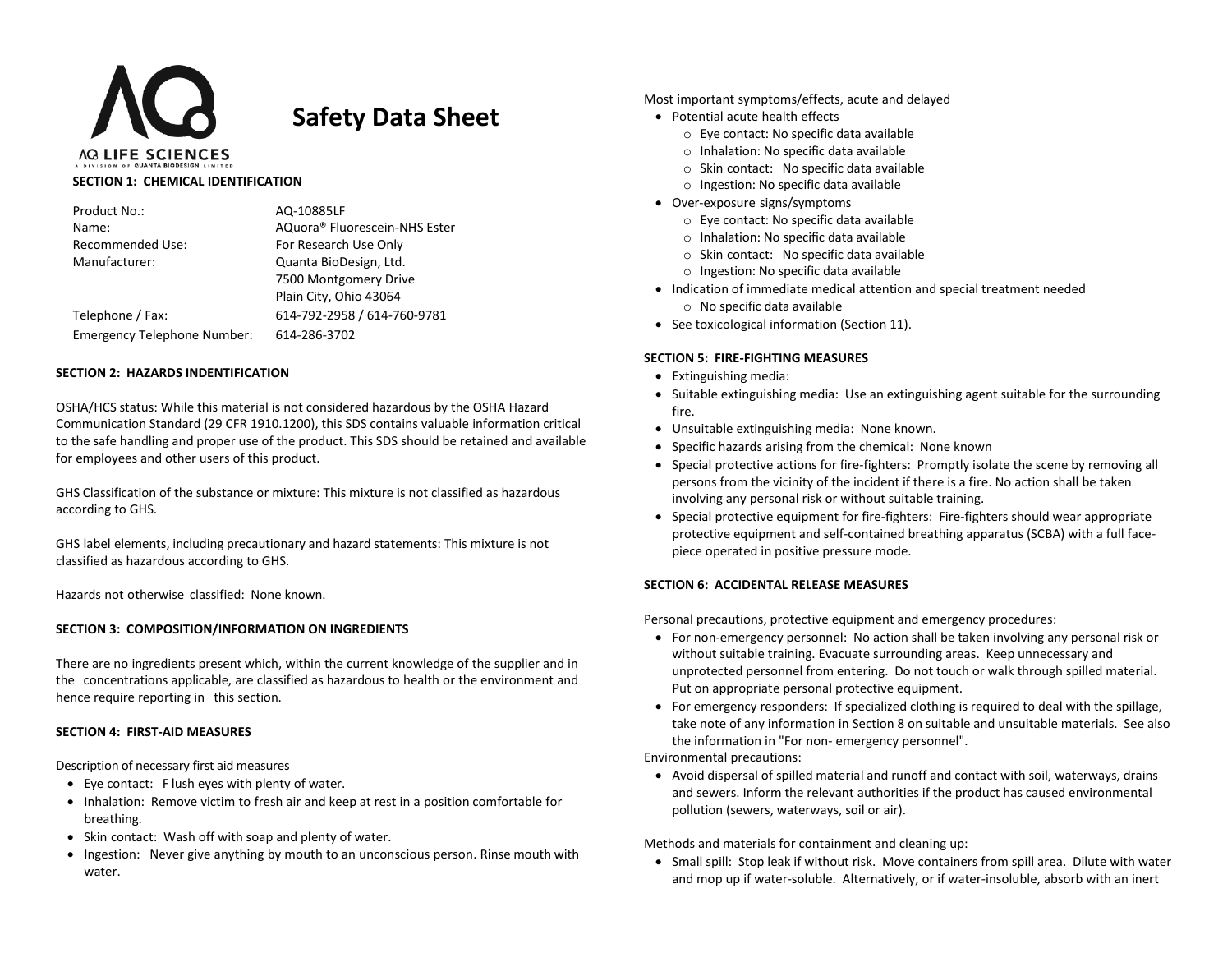dry material and place in an appropriate waste disposal container. Dispose of vial in a licensed waste disposal contractor.

• Large spill: Stop leak if without risk. Move containers from spill area. Prevent entry into sewers, water courses, basements or confined areas. Wash spillages into an effluent treatment plant or proceed as follows. Contain and collect spillage with noncombustible, absorbent material e.g. sand, earth, vermiculite or diatomaceous earth and place in container for disposal according to local regulations (see Section 13). Dispose of via a licensed waste disposal contractor. Note: see Section 1 for emergency contact information and Section 13 for waste disposal.

# **SECTION 7: HANDLING AND STORAGE**

Precautions for safe handling:

- Protective measures: Put on appropriate personal protective equipment (see Section 8).
- Advice on general occupational hygiene: Eating, drinking and smoking should be prohibited in areas where this material is handled, stored and processed. Workers should wash hands and face before eating, drinking and smoking. Remove contaminated clothing and protective equipment before entering eating areas. See also Section 8 for additional information on hygiene measures.
- Conditions for safe storage, including any incompatibilities: Do not store above the following temperature: +2°C to +8°C. Store in accordance with local regulations. Store in original container protected from light in a dry, cool and well-ventilated area, away from incompatible materials (see Section 10) and food and drink. Keep container tightly closed and sealed until ready for use. Containers that have been opened must be carefully resealed and kept upright to prevent leakage. Do not store in unlabeled containers. Use appropriate containment to avoid environmental contamination.

## **SECTION 8: EXPOSURE CONTROLS/PERSONAL PROTECTION**

Control parameters:

- Occupational exposure limits: Contains no substances with occupational exposure limits.
- Appropriate engineering controls: Good general ventilation should be sufficient to control worker exposure to airborne contaminants.
- Environmental exposure controls: Emissions from ventilation or work process equipment should be checked to ensure they comply with the requirements of environmental protection legislation. In some cases, fume scrubbers, filters or engineering modifications to the process equipment will be necessary to reduce emissions to acceptable levels.

Individual protection measures:

- Hygiene measures: Wash hands, forearms and face thoroughly after handling chemical products, before eating, smoking and using the lavatory and at the end of the working period. Appropriate techniques should be used to remove potentially contaminated clothing. Wash contaminated clothing before reusing. Ensure that eyewash stations and safety showers are close to the workstation location.
- Eye/face protection: Safety eyewear complying with an approved standard should be

used when a risk assessment indicates this is necessary to avoid exposure to liquid splashes, mists, gases or dusts. If contact is possible, the following protection should be worn, unless the assessment indicates a higher degree of protection: safety glasses with side-shields.

- Skin protection:
	- o Hand protection: Chemical-resistant, impervious gloves complying with an approved standard should be worn at all times when handling chemical products if a risk assessment indicates this is necessary.
	- o Body protection: Personal protective equipment for the body should be selected based on the task being performed and the risks involved and should be approved by a specialist before handling this product.
	- o Other skin protection: Appropriate footwear and any additional skin protection measures should be selected based on the task being performed and the risks involved and should be approved by a specialist before handling this product.
- Respiratory protection: Use a properly fitted, air-purifying or air-fed respirator complying with an approved standard if a risk assessment indicates this is necessary. Respirator selection must be based on known or anticipated exposure levels, the hazards of the product and the safe working limits of the selected respirator.

## **SECTION 9: PHYSICAL AND CHEMICAL PROPERTIES**

Appearance:

- Physical state @ 40C: Solid
- Color: yellow
- Odor: Not available.
- Odor threshold pH: Not available.
- Melting point: Not available.
- Boiling point: Not available.
- Flash point: Not available.
- Burning time: Not applicable.
- Burning rate: Not applicable
- Evaporation rate: Not available.
- Flammability (solid, gas): Not available.
- Lower and upper explosive (flammable) limits: Not available.
- Vapor pressure: Not available.
- Vapor density: Not available.
- Relative density: Not available.
- Solubility: Soluble in organic solvents including DMAC and DMSO and aqueous buffers..
- Partition coefficient: Not available.
- Auto-ignition temperature: Not available.
- Decomposition temperature: Not available.
- SADT: Not available.
- Viscosity: Not available.

## **SECTION 10: STABILITY AND REACTIVITY**

• Reactivity: No specific test data related to reactivity available for this product or its ingredients.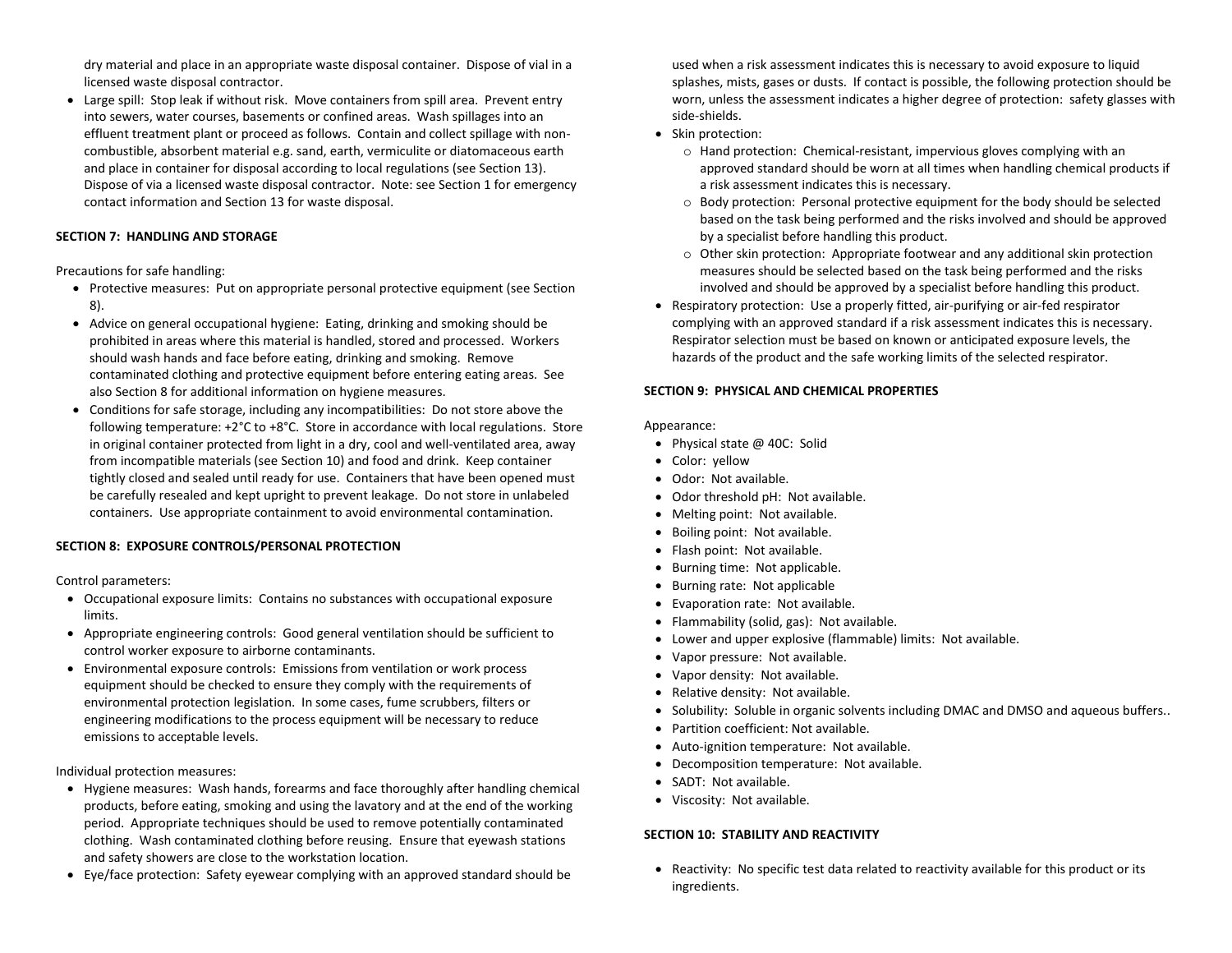- Chemical stability: The product is stable.
- Possibility of hazardous reactions: Under normal conditions of storage and use, hazardous reactions will not occur.
- Conditions to avoid: No specific data.
- Incompatible materials: No specific data.

Hazardous decomposition products: Under normal conditions of storage and use, hazardous decomposition products should not be produced.

#### **SECTION 11: TOXICOLOGICAL INFORMAITON**

Information on toxicology effects:

- Acute toxicity: Not available
- Irritation/Corrosion: Not available.
- Sensitization: Not available.
- Mutagenicity: Not available.
- Carcinogenicity: Not available.
- Reproductive toxicity: Not available.
- Teratogenicity: Not available.
- Specific target organ toxicity (single exposure): Not available.
- Specific target organ toxicity (repeated exposure): Not available.
- Aspiration hazard: Not available.

Conclusion/Summary: To the best of our knowledge, the toxicological properties of this substance have not been thoroughly investigated.

Information on the likely routes of exposure: Routes of entry anticipated: Oral, Dermal, Inhalation.

- Potential acute health effects:
	- o Eye contact: No known significant effects or critical hazards.
	- o Inhalation: No known significant effects or critical hazards.
	- o Skin contact: May cause sensitization of susceptible persons.
	- o Ingestion: No known significant effects or critical hazards.
- Symptoms related to the physical, chemical and toxicological characteristics:
	- o Eye contact: No specific data.
	- o Inhalation: No specific data.
	- o Skin contact: No specific data.
	- o Ingestion: No specific data.

Delayed and immediate effects. Also chronic effects from short and long term exposure.

#### Short term exposure:

- Potential immediate effects: Not available.
- Potential delayed effects: Not available.

Long term exposure:

- Potential immediate effects: Not available.
- Potential delayed effects: Not available.

Potential chronic health effects: Not available.

- General: No known significant effects or critical hazards.
- Carcinogenicity: No known significant effects or critical hazards.
- Mutagenicity: No known significant effects or critical hazards.
- Teratogenicity: No known significant effects or critical hazards.
- Developmental effects: No known significant effects or critical hazards.
- Fertility effects: No known significant effects or critical hazards.

Numerical measures of toxicity Acute toxicity estimates: Not available

#### **SECTION 12: ECOLOGICAL INFORMATION**

- Toxicity: Not available.
- Persistence and degradability: Not available.
- Bioaccumulative potential: Not available.
- Mobility in soil: Not available
- Soil/water partition coefficient (KOC): Not available.

Other adverse effects: No known significant effects or critical hazards.

#### **SECTION 13: DISPOSAL CONSIDERATIONS**

## Disposal methods:

The generation of waste should be avoided or minimized wherever possible. Disposal of this product, solutions and any by-products should at all times comply with the requirements of environmental protection and waste disposal legislation and any regional local authority requirements. Dispose of surplus and non-recyclable products via a licensed waste disposal contractor. Waste should not be disposed of untreated to the sewer unless fully compliant with the requirements of all authorities with jurisdiction. Waste packaging should be recycled. Incineration or landfill should only be considered when recycling is not feasible. This material and its container must be disposed of in a safe way. Empty containers or liners may retain some product residues. Avoid dispersal of spilled material and runoff and contact with soil, waterways, drains and sewers.

## **SECTION 14: TRANSPORT INFORMATION**

- Land Transport (ADR/RID): Not a dangerous good in the sense of this transport regulation.
- Inland Water ways transport (ADN): Not a dangerous good in sense of this transport regulation.
- Sea Transport (IMDG): Not a dangerous good in sense of this transport regulation.
- Air Transport (ICAQ-TP/IATA-DGR): Not a dangerous good in sense of this transport regulation.
- DOT Classification: Not a DOT controlled material (United States).